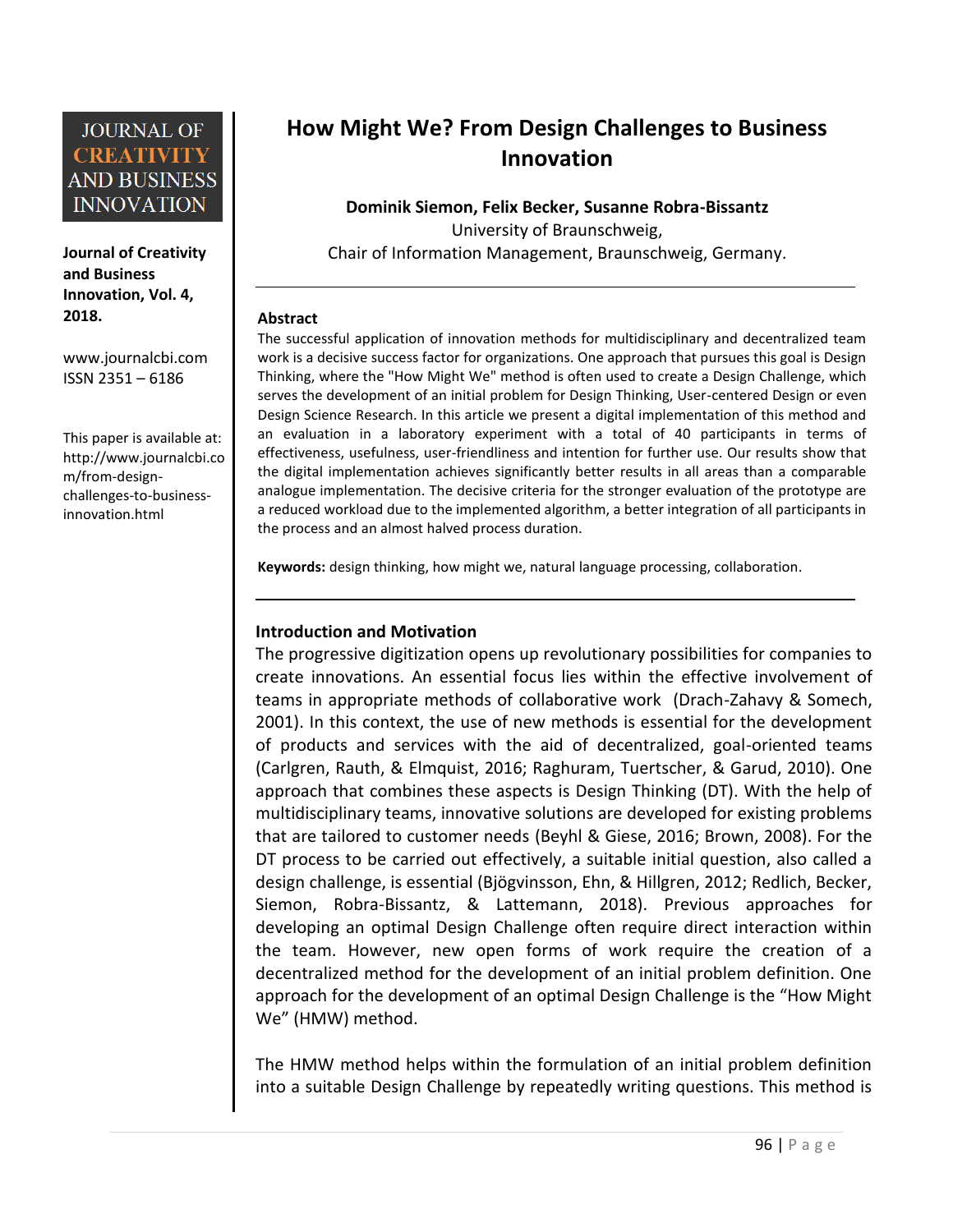**Journal of Creativity and Business Innovation, Vol. 4, 2018.**

[www.journalcbi.com](http://www.journalcbi.com/) ISSN 2351 – 6186

This paper is available at: [http://www.journalcbi.co](http://www.journalcbi.com/ideation-using-analogies.html) [m/from-design](http://www.journalcbi.com/ideation-using-analogies.html)[challenges-to-business](http://www.journalcbi.com/ideation-using-analogies.html)[innovation.html](http://www.journalcbi.com/ideation-using-analogies.html)

also applied in other user-centered approaches such as Lean UX, System Thinking, Service Design or Agile UX (Bjögvinsson et al., 2012). Even in the Design Science Research Methodology (DSRM), the creation of a Design Challenge can be helpful. The objectives derived from the problems and theories can be formulated into a Design Challenge during the "Define Objectives of a Solutions" phase, as defined by (Peffers, Tuunanen, Rothenberger, & Chatterjee, 2007). The HMW method is a popular method, that many DT coaches, agencies and institutes use (Redlich, Becker, et al., 2018; Redlich, Rechtien, & Schaub, 2018). However, to the best of our knowledge, there are only analogue or partially digital templates that support the HMW method. Our comprehensive research for HMW software, tools and systems revealed a lack of software reasonably supporting this method.

The aim of this paper is to implement and evaluate a software prototype to support the HMW method. The central element is the optimization of user support through the development of an algorithm for the analysis and interpretation of text inputs. Furthermore, the extent to which the prototype is suitable for supporting the HMW method should be evaluated, as well as to whether it can be used within geographically dispersed teams. In the first section of this paper the theoretical foundations of the HMW method are presented. Subsequently, the implementation of the prototype and separately the algorithm for processing natural language are presented. The evaluation of the prototype through a laboratory experiment and a conducted Design Thinking workshop are explained and the results are presented. The advantages of a digital implementation of the HMW method are shown and future potentials and further developments are discussed.

### **"How Might We" Method**

Design Thinking can be described as an innovation method characterized by being simultaneously a systematic and a creative process. The DT process consists of tried-and-tested, sequential, logical process steps that have proven useful in solving problems. Multidisciplinary teams work collaboratively in an iterative process on novel results and solutions to meet the needs of customers, users or consumers (Bjögvinsson et al., 2012; Carlgren et al., 2016; Porcini, 2009). One proven approach in the DT process is the "How Might We" method. The HMW method describes an innovative technique that generates novel approaches by formulating questions. Questions with the identical beginning "How might we ..." ensure a unified version of a Design Challenge. The aim of the approach is to explore further aspects of a given problem, so that there is an appropriate problem for the subsequent DT process (Holderfield, 2017).

The difficulty when formulating a question is neither to be too general nor to be too detailed. A possible implementation of the method is the three-phase creation of questions that differ in their specificity. In a first phase a broad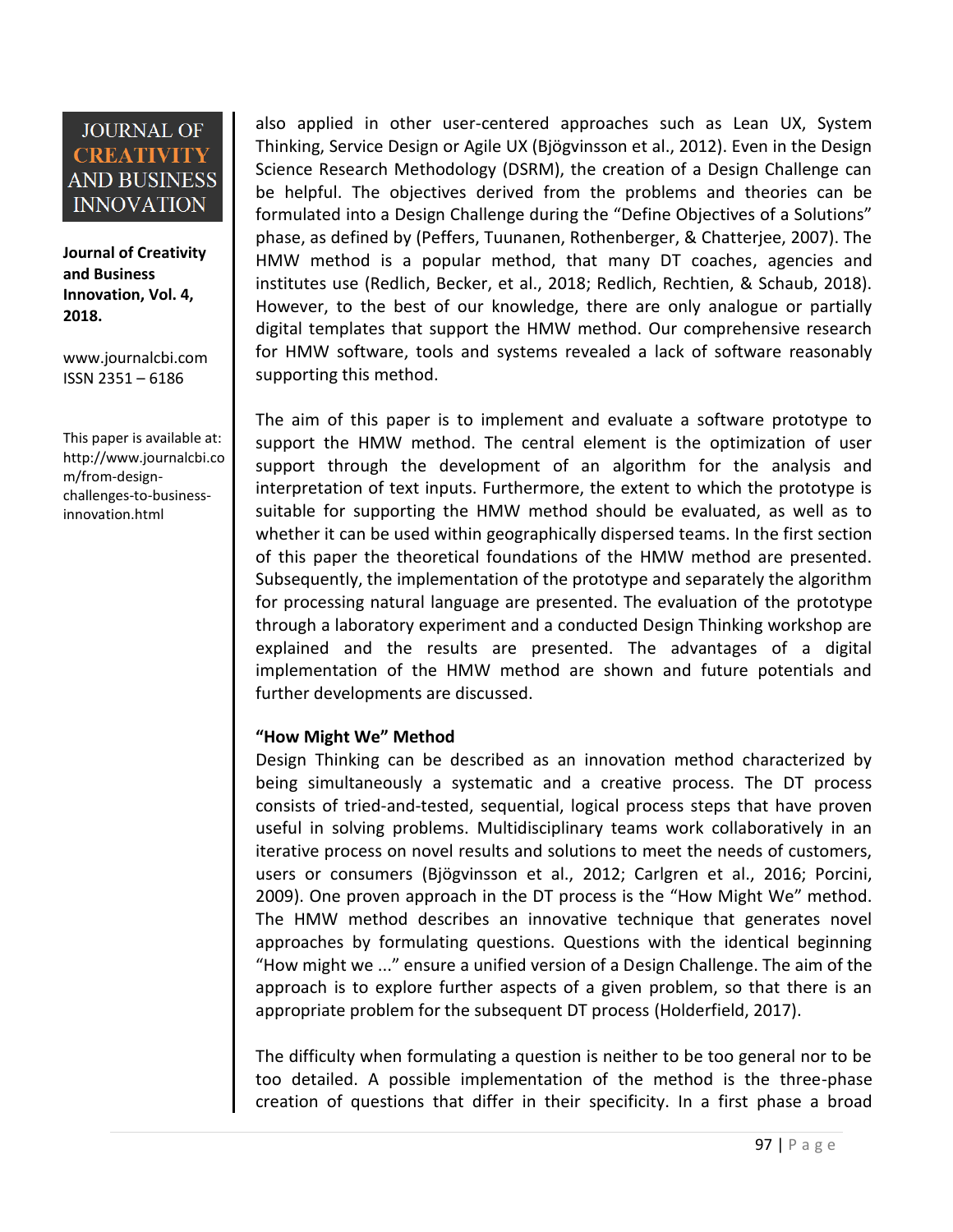**Journal of Creativity and Business Innovation, Vol. 4, 2018.**

[www.journalcbi.com](http://www.journalcbi.com/) ISSN 2351 – 6186

This paper is available at: [http://www.journalcbi.co](http://www.journalcbi.com/ideation-using-analogies.html) [m/from-design](http://www.journalcbi.com/ideation-using-analogies.html)[challenges-to-business](http://www.journalcbi.com/ideation-using-analogies.html)[innovation.html](http://www.journalcbi.com/ideation-using-analogies.html)

question is asked, which has few restrictions and allows for a broad interpretation scope. In the second phase, the HMW question is narrowed down. It is formulated based on the previous question, but now leaves no scope and is rich in detail. Finally, in the third phase, an optimal HMW question is sought, which finds a balanced amount of detail and spectrum. This question ideally lies between the questions of the previous rounds.



*Figure 1. "How might We" method*

This three-phase process ensures that the formulated questions are developed into a single final HMW question. Each phase has three more steps. The first step in each phase of the HMW method is Brainwriting, which is the written formulation of questions. Brainwriting is a creative method, in which individuals create ideas to a given topic in written form (VanGundy, 1984). A major advantage is the lack of verbal expression of ideas, so that the ideas of the participants do not interfere with or influence one other. Due to the lack of communication and feedback between the participants during Brainwriting, the probability for the emergence of similar or identical ideas increases, especially with a high number of participants or a narrow problem definition. This can lead to the process becoming ineffective due to less important entries. In order to avoid this problem, a semantic reduction of the questions is carried out after the question formulation. As a part of the reduction, questions are sorted out or summarized logically. This processing step has two positive effects. By reducing the number of questions, participants have to absorb fewer ideas and process them cognitively, which speeds up the process (Leutner, Leopold, & Sumfleth, 2009). Furthermore, the quality of the emerging ideas is improved by the reduction process. The last process step in the phases of Brainwriting represents a vote of the written questions. In a majority decision, a single question is selected as the best option. Figure 1 shows the process of the HMW method and its specific algorithms and steps.

The upstream filtering process ensures that the selection options are reduced. This condition, when there are too many equivalent choices, has been described as "Overchoice" (Iyengar & Lepper, 2000), which causes the loss of satisfaction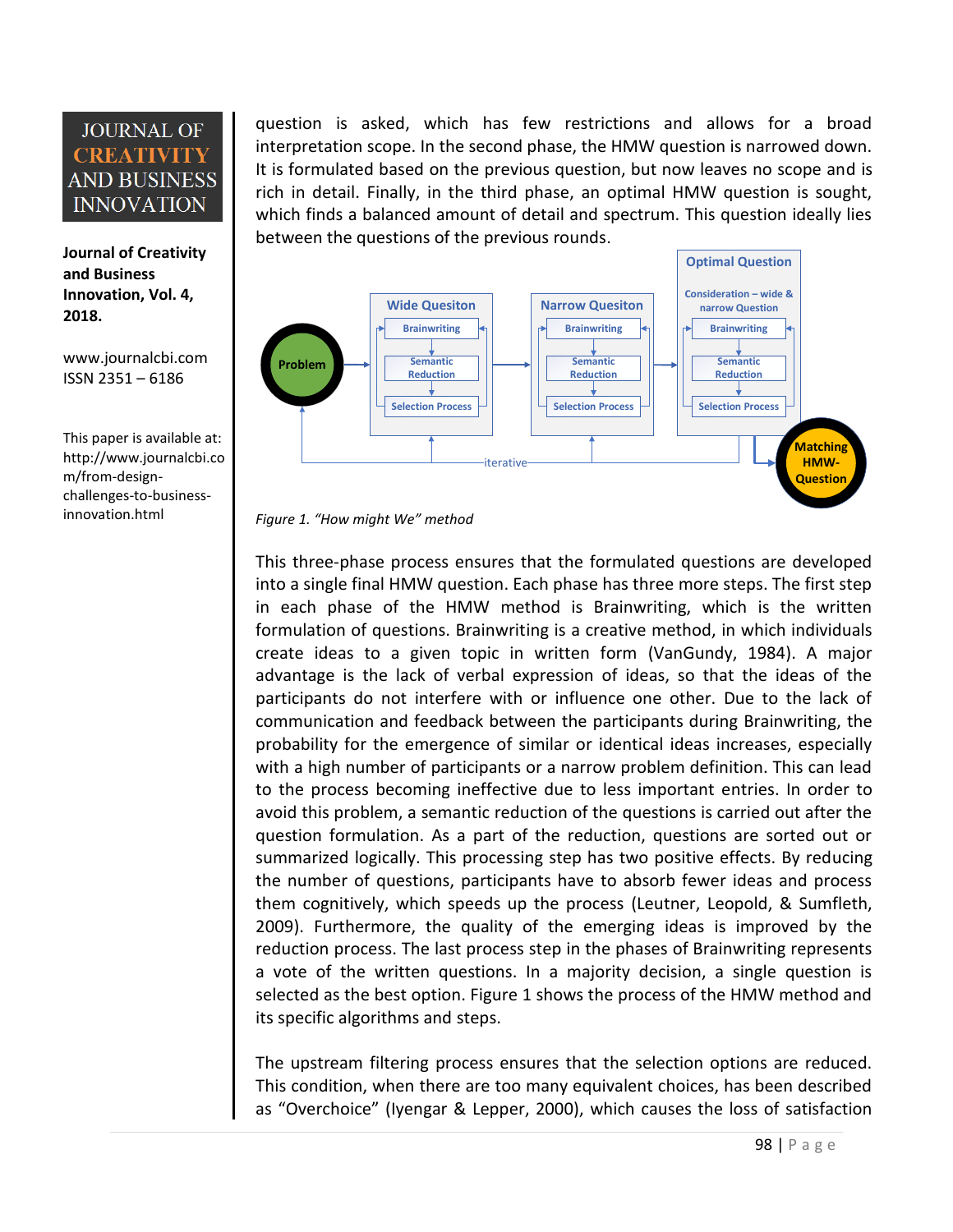#### **Journal of Creativity and Business Innovation, Vol. 4, 2018.**

[www.journalcbi.com](http://www.journalcbi.com/) ISSN 2351 – 6186

This paper is available at: [http://www.journalcbi.co](http://www.journalcbi.com/ideation-using-analogies.html) [m/from-design](http://www.journalcbi.com/ideation-using-analogies.html)[challenges-to-business](http://www.journalcbi.com/ideation-using-analogies.html)[innovation.html](http://www.journalcbi.com/ideation-using-analogies.html)

and confusion (Diehl & Poynor, 2010). A single vote by the user may lead to a stalemate situation, where several questions with the highest rating emerge. In this case, an evaluation is made on a scale from 1 to 10, which reflect the quality of a question. The phase is completed by a consensus decision in which the participants decide in favor or against the acceptance of a question.

### **Digital Prototype**

To evaluate the HMW method in terms of its digitization potentials, a web-based prototype has been developed, which implements all the necessary functions of the method. Following the phases of DSRM as proposed by Peffers et al. 2007, the "Design and demonstrate" step requires to develop an artifact (Peffers et al., 2007). The prototype consists of several software components that are arranged in a server-client architecture. The user interacts with the platform through a website that is implemented using the common programming languages HTML5, CSS3 and JavaScript. To fully attain the benefits of digitization, a number of innovative functionalities and algorithms have been implemented. The following section explains the innovative approaches, which have proven to be most beneficial as compared to the analogue method.

### **Semantic Reduction through Natural Language Processing**

In the previous section, the benefits of a semantic reduction have been demonstrated. In the context of our research, an algorithm was developed to implement this method by means of Natural Language Processing (NLP). NLP deals with the processing of natural language by a computer to understand, interpret and manipulate textual and linguistic elements in a human-like manner (Chowdhury, 2003; Liddy, 2001). The inputs to be examined represent isolated questions or general sentences, which are compared semantically with others, i.e. in relation to their content. Such a comparison is possible only by analyzing the dedicated words of both opposed sentences. The isolated words give the sentence a semantic meaning in combination with grammatical and syntactic rules.

### **Preparation of the Inputs**

The process of semantic reduction begins after the selection of two relevant questions with the removal of punctuation marks that do not contribute to the meaningfulness of the question. The algorithm is to be executed after the formulation of any questions, where those marked as duplicates are ignored. For their analysis, words are isolated by a tokenization from the sentence structure. Tokenization describes the segmentation of an input into smaller linguistic units according to predetermined or learned rules (Webster & Kit, 1992). In our case, the spaces between words were used as a guide to split up the sentence into a list of single words (Habert et al., 1998).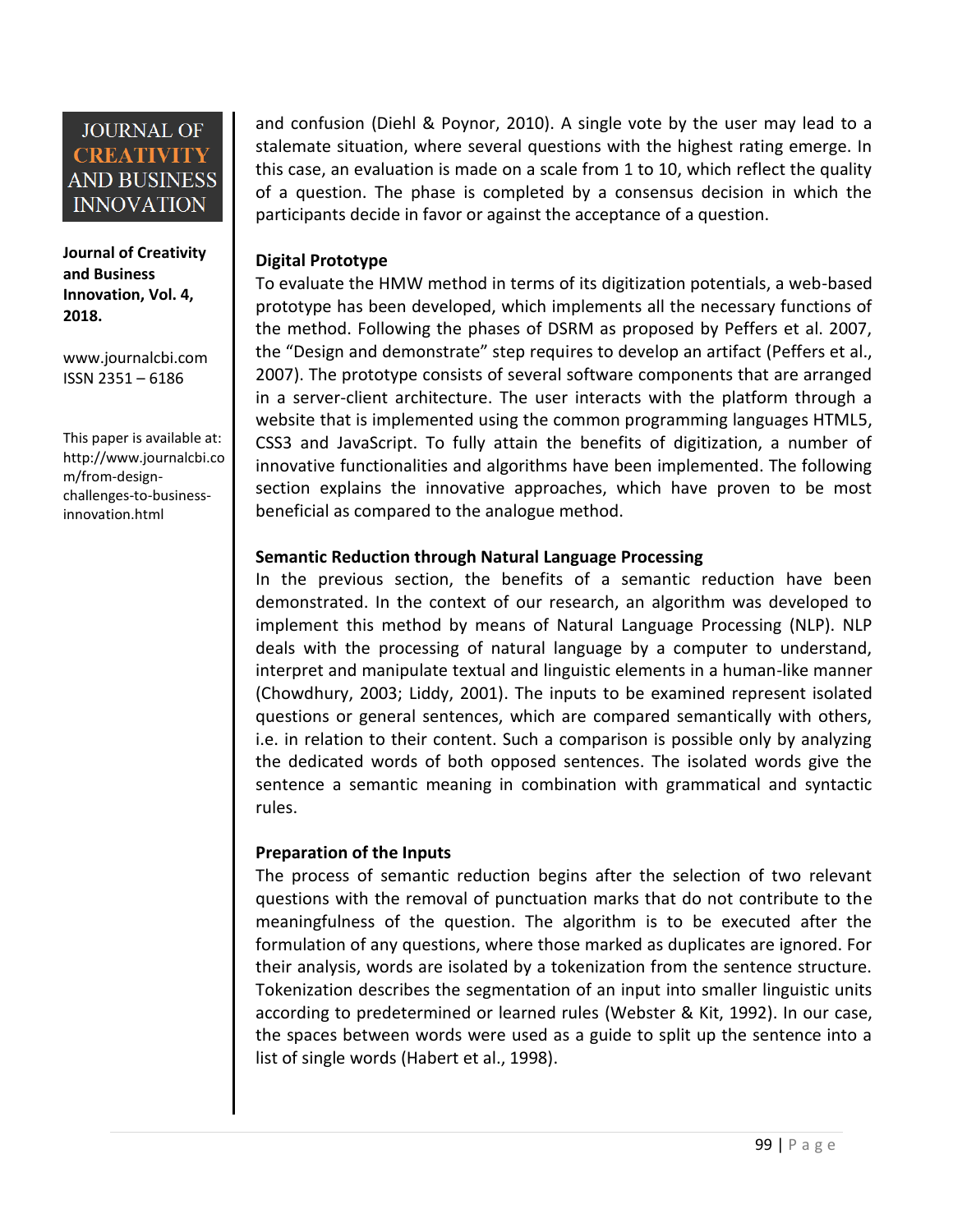**Journal of Creativity and Business Innovation, Vol. 4, 2018.**

[www.journalcbi.com](http://www.journalcbi.com/) ISSN 2351 – 6186

This paper is available at: [http://www.journalcbi.co](http://www.journalcbi.com/ideation-using-analogies.html) [m/from-design](http://www.journalcbi.com/ideation-using-analogies.html)[challenges-to-business](http://www.journalcbi.com/ideation-using-analogies.html)[innovation.html](http://www.journalcbi.com/ideation-using-analogies.html)

At this point, the questions are checked for possible negation, and the algorithms aborts if they do not match. This step prevents futile computational operations and makes the algorithm more efficient. As a basis, the questions are tested for 15 expressions that express a clear negation. The process continues as soon as the number of negations in the two sentences match, or as in the case of a double negation, an allowable number is present. To further reduce the computational effort, all semantically meaningless words that do not affect the sentence's content are removed. Altogether, the sentences are checked for 602 stopwords that are highly frequented in the language. From a semantic point of view, these words have little relevance to the question (Runeson, Alexandersson, & Nyholm, 2007). The problem with the calculation of the semantic proximity is that not all words are known to the application or that they are only available in their basic form. Therefore, the individual words are converted to their original word stem. For this purpose, a database with 440,000 entries containing a word's respective initial form (word stem) was created.

The data is extracted from a dataset and converted into a tabular form. In addition, the word categories are determined to facilitate the classification of the word. At the end of the preparation, a part-of-speech tagging assigns each word to one of eleven categories (Indurkhya, 2015; Schmid, 1994). The number of categories is sufficient to avoid ambiguities and to allow the algorithm to run (Marcus, Marcinkiewicz, & Santorini, 1993).

### **Comparison**

After these preparations, two identically tagged words from the different questions are examined for their semantic proximity. The comparison of two words from different categories is not computed which reduces the computational effort significantly and prevents falsified results. The comparison of the words is carried out by the DISCO application [\(www.linguatools.de\)](http://www.linguatools.de/), which calculates the semantic proximity of two words using a stochastic approach. This comparison can be carried out by applying statistical similarity methods, which study semantic proximity using word distributions in large data collections (Kilgarriff, 2003). These data collections, also known as corpora, consist of comprehensive text collections, which are stored digitally and thereby made readable to machines. The DISCO corpus consists of Wikipedia articles, writings of the Gutenberg project and some other texts. The basic idea behind statistical similarity procedures is that words of equal importance occur more often in the same context and thus relations between them can be built up (Harris, 1954; Pantel, 2005; Turney & Pantel, 2010). This circumstance is termed the 'distributional hypothesis' and forms the cornerstone of statistical semantics (Bruni, Tram, Baroni, & others, 2014). The found distribution patterns of the searched word are used to derive vectors from the text corpus, which allow the calculation of word similarity (Budanitsky & Hirst, 2006). As soon as two words occur more often in the same context, this is expressed by a higher similarity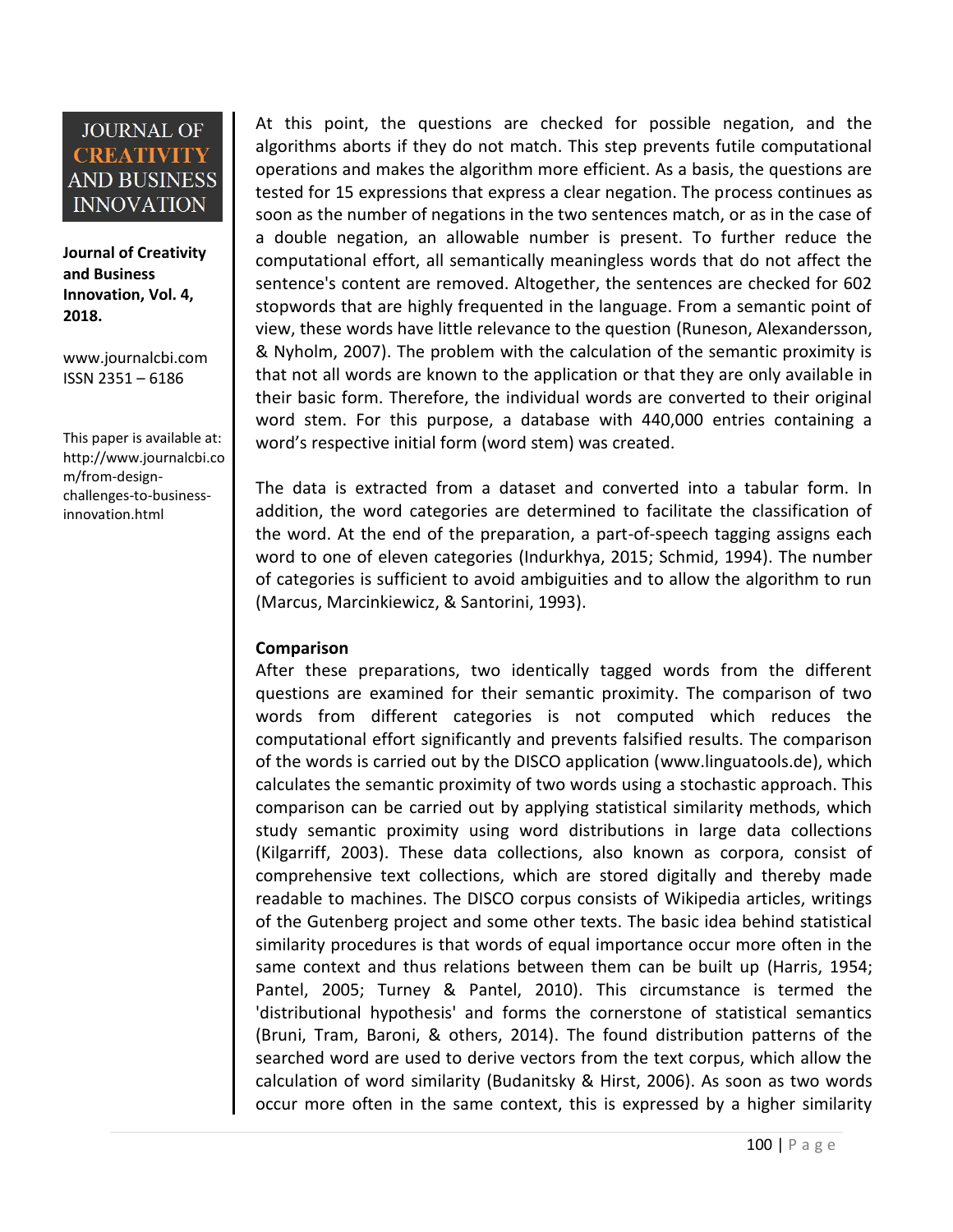**Journal of Creativity and Business Innovation, Vol. 4, 2018.**

[www.journalcbi.com](http://www.journalcbi.com/) ISSN 2351 – 6186

This paper is available at: [http://www.journalcbi.co](http://www.journalcbi.com/ideation-using-analogies.html) [m/from-design](http://www.journalcbi.com/ideation-using-analogies.html)[challenges-to-business](http://www.journalcbi.com/ideation-using-analogies.html)[innovation.html](http://www.journalcbi.com/ideation-using-analogies.html)

### factor.

Based on the assumption that the different word categories have different relevancies for the content assessment of a question, a weighting of all words considered is performed. The weights are determined by test cases and range from a 5-fold weighting for proper names to a 0.1-fold for items, adverbs and injections. This results in formula 1, which in each case multiplies the weighting  $(w<sub>k</sub>)$  by the similarity factor  $(s<sub>k</sub>)$ . This is summed up for all words and divided by the sum of the weighting factors  $(w_k)$ . This procedure normalizes the collected values and measures the result on a scale from 0 (no similarity) to 2 (full match). Finally, all questions are marked for which the similarity factor is above a threshold value of

$$
X = \frac{\sum_{k=0}^{n} s_k * w_k}{\sum_{k=0}^{n} w_k} \tag{1}
$$

### **Methodology**

The previously described theoretical background of the HMW method reveals a novel approach for the definition of a Design Challenge, which is to be evaluated within the paradigm of the DSRM for its effectiveness and its potential (Peffers et al., 2007). Through the description of the prototype and the algorithm specially developed for the analysis of the entered questions, the object of investigation is presented. The evaluation phase intents to reveal whether a digitally supported HMW method is better perceived by users than an analogue implementation. For the evaluation of the research question, an experiment was designed that allows the test of the two types of implementations in conditions that are as similar as possible. In addition, a qualitative evaluation was conduct, within a Design Thinking workshop. Besides the laboratory experiment, where measurable constructs will be tested, the qualitative evaluation of the workshop will provide insights about the applicability and practicability of the digital HMW method. In the next sections, the hypotheses are derived and the structure of the experiment and the workshop are described. Finally, the results are presented and conclusions for further research are drawn.

### **Proposition**

A central condition for the suitability of the prototype is the acceptance by the user. Technology acceptance, as defined by Davis et al. (1989), provides information as to whether and why users are working with a technology or refraining from to do so (Davis, Bagozzi, & Warshaw, 1989). A further criterion to be considered is the perceived ease of use, which describes the effort a person needs to make in order to learn and use a given technology (Davis, 1989). Therefore, for the evaluation of the digital prototype, the perceived ease of use is queried, so that the following assumption is made: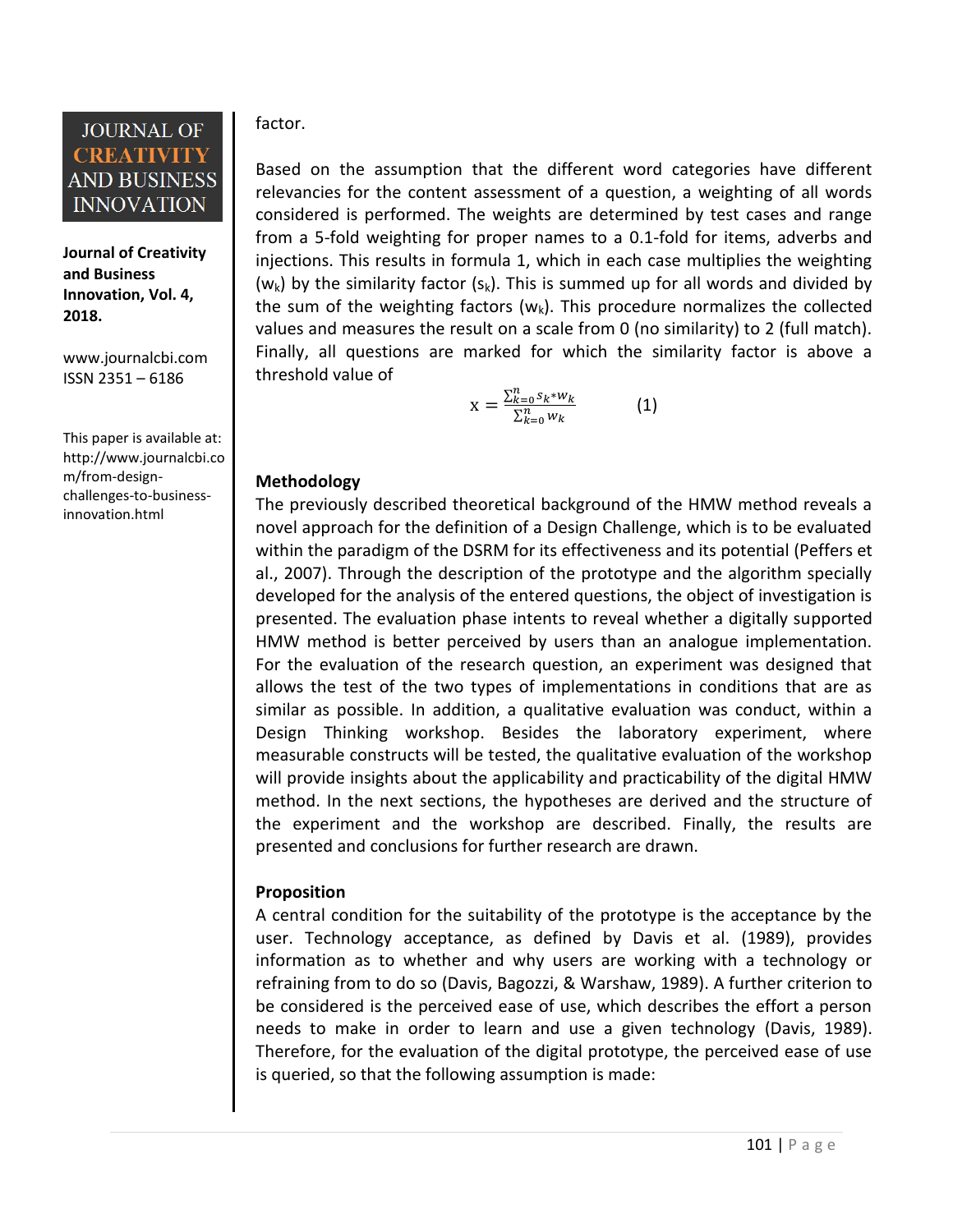**Journal of Creativity and Business Innovation, Vol. 4, 2018.**

[www.journalcbi.com](http://www.journalcbi.com/) ISSN 2351 – 6186

This paper is available at: [http://www.journalcbi.co](http://www.journalcbi.com/ideation-using-analogies.html) [m/from-design](http://www.journalcbi.com/ideation-using-analogies.html)[challenges-to-business](http://www.journalcbi.com/ideation-using-analogies.html)[innovation.html](http://www.journalcbi.com/ideation-using-analogies.html)

*Hypothesis 1: The digital prototype is perceived by users as more user friendly than the analogue implementation of the method.*

In addition to user-friendliness, Davis et al. (1989) show that a higher perceived usefulness leads to a stronger intention for later use (Davis et al., 1989; Khosrowpour, 1998). It represents the subjective likelihood of a person that a specific application system increases his or her work performance (Davis, 1985). The added value, which the user draws both objectively and subjectively from the use of the prototype, provides information about the later value of the respective implementation.

*Hypothesis 2: The digital prototype is perceived by the users as more useful than the analogue implementation of the method.*

Based on the model by Davis et. al (1989), a direct correlation between the intention to use and the actual use of the technology can be assumed (Davis et al., 1989). Accordingly, a high usage intention is crucial for the developed application to be regarded as being meaningfully supportive of the HMW method.

*Hypothesis 3: The digital prototype generates a higher intention to use than the analogue implementation of the method.*

Finally, the desired effectiveness represents an additional factor for the suitability of the prototype and its quality. A good collaboration process should involve the users in the process effectively and thus strengthen the team's goal achievement. Therefore, it can be assumed that the resulting effectiveness is a central factor in the evaluation of the tool (Venkatesh & Davis, 2000).

*Hypothesis 4: The digital prototype has a higher perceived effectiveness than the analogue implementation of the method.*

Based on these hypotheses, the advantages of the digital prototype compared to an analogue HMW method are examined.

### **Experiment Structure**

The derived hypotheses were tested to evaluate the prototype in a laboratory experiment with volunteers. Through a laboratory experiment and the associated temporal and local proximity, a direct comparability of the two method implementations could be ensured. A total of 40 participants took part in the experiment with a majority of undergraduate and graduate students (male=30, female=10, average age=24 years). Due to the spontaneous cancellation of one participant, the moderator of the experiment helped out, so that overall 39 evaluations were considered. The group size was limited to four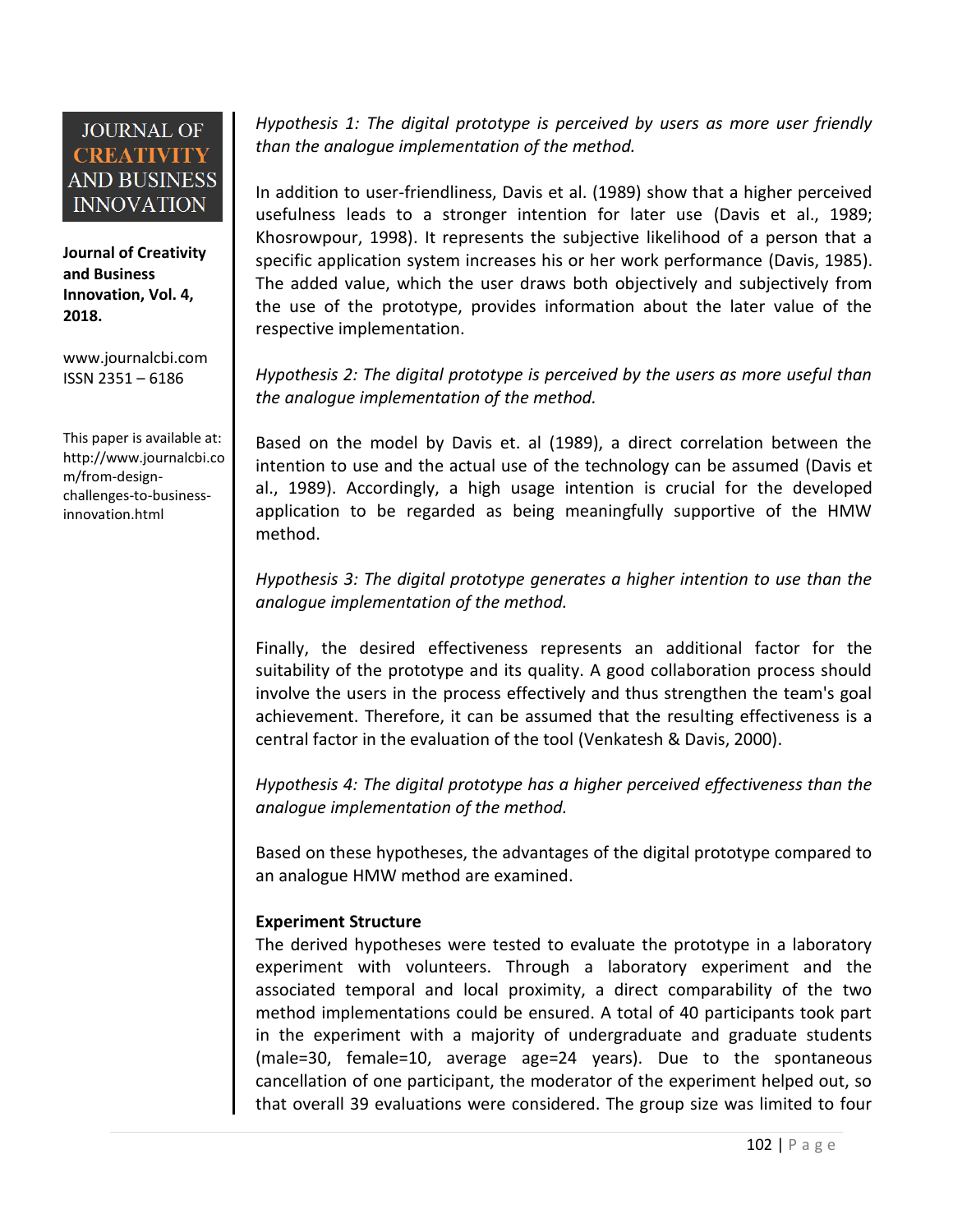**Journal of Creativity and Business Innovation, Vol. 4, 2018.**

[www.journalcbi.com](http://www.journalcbi.com/) ISSN 2351 – 6186

This paper is available at: [http://www.journalcbi.co](http://www.journalcbi.com/ideation-using-analogies.html) [m/from-design](http://www.journalcbi.com/ideation-using-analogies.html)[challenges-to-business](http://www.journalcbi.com/ideation-using-analogies.html)[innovation.html](http://www.journalcbi.com/ideation-using-analogies.html)

participants in order to avoid exceeding the process time, especially with regard to the paper-based implementation. All groups received both an identical introduction and assignment from the moderator. The assignment was to create a suitable HMW question with the respective method for the initial situation of the decreasing attractiveness of the retail trade. Ruled paper was provided for the analogue method to allow for the formulation of questions. Conversely, the implementation of the digital method is done entirely on the computer. After the experiment, the following questionnaire was completed by each participant.

### **Questionnaire**

To evaluate the experiment and verify the hypotheses, a questionnaire was developed. It was processed in digital form and consisted of a total of 27 questions, which were selected on the basis of validated constructs from past research. Both groups received the same questionnaire, which was designed for a purely quantitative evaluation. The first Ease of Use construct included a total of eight questions based on Davis (1989) and Lund (2001) (Davis, 1989; Lund, 2001). Davis (1989) created a questionnaire related to the proprietary Technology Acceptance Model, which reflects the ease of use for this experiment (Davis, 1989). The USE-questionnaire presented by Lund (2001) consists of the categories 'Usefulness', 'Ease of Use', 'Ease of Learning' and 'Satisfaction'. Relevant for the questionnaire are questions of the construct 'Ease of Use' and 'Ease of Learning', which were adapted and included. To assess usability, all questions asked by participants during the experiment were additionally evaluated and qualitatively analyzed.

In a second step, the construct Perceived Usefulness was created based on the USE-questionnaire (Lund, 2001). Five relevant questions were selected for this with minor adjustments. An additional indicator of utility was the duration of the individual phases, which gave information about the perceived added value of the two method implementations. The construct of the intended use (Behavioral Intention to Use) was constructed based on Gao and Bai (Gao & Bai, 2014). Their underlying model examines individual user characteristics for technology acceptance. The presented model was directly transferable for this investigation, so that three relevant questions could be taken. In contrast to the others, this construct used a 5-point Likert scale instead of a 7-point Likert scale. In both scales, a high score showed strong agreement.

The last construct examined to the effectiveness (Perceived Effectiveness) of the prototype. This provided a measure of the quality of the resulting questions. In doing so, less consideration was given to the process rather than to the outcome of the method. This construct consisted of six questions based on research by Green and Taber (Green & Taber, 1980). A reliability test was used to examine all values for measuring the identical construct. The Cronbach alpha value  $(a_c)$ provided information about the suitability of the indicators forming the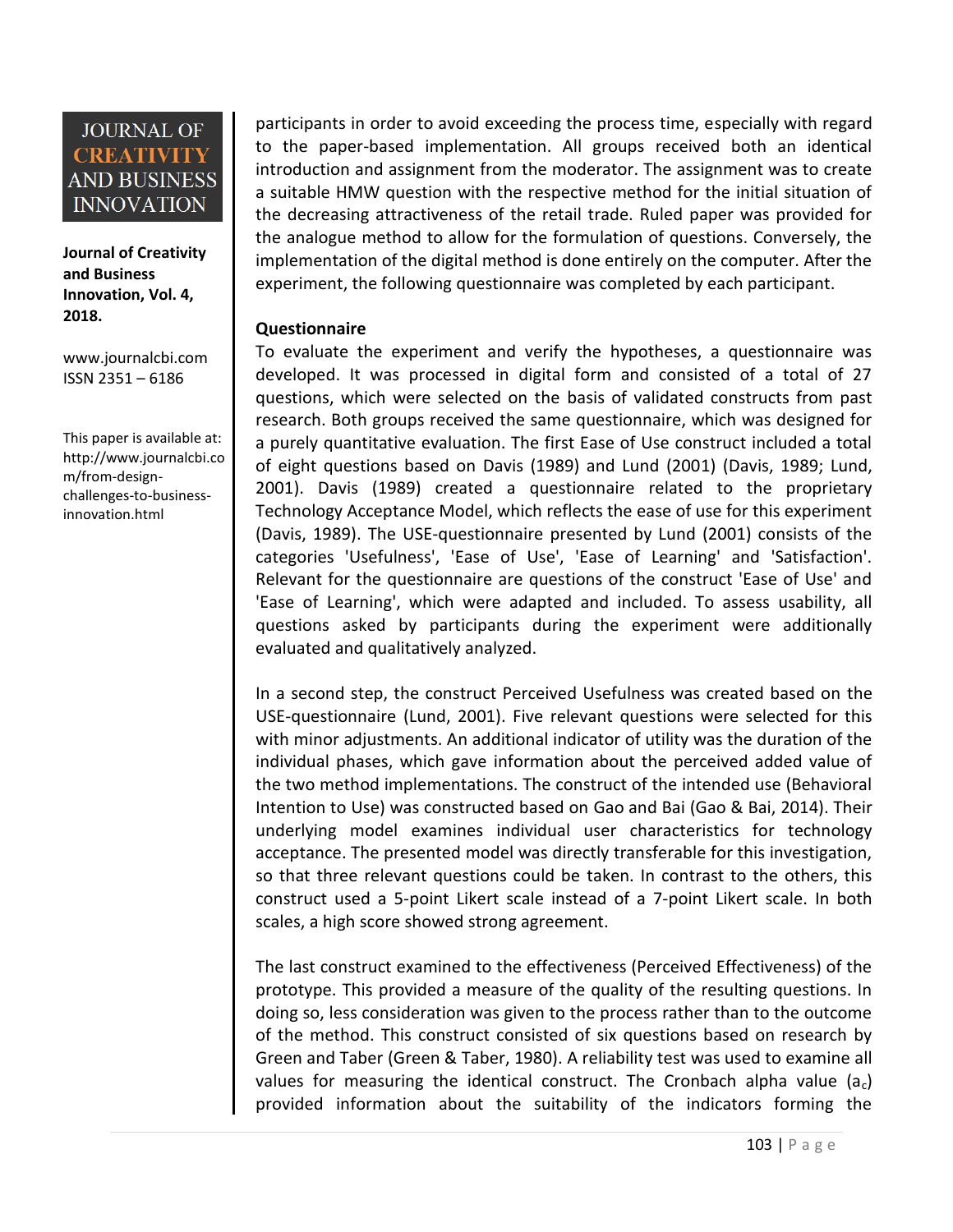**Journal of Creativity and Business Innovation, Vol. 4, 2018.**

[www.journalcbi.com](http://www.journalcbi.com/) ISSN 2351 – 6186

This paper is available at: [http://www.journalcbi.co](http://www.journalcbi.com/ideation-using-analogies.html) [m/from-design](http://www.journalcbi.com/ideation-using-analogies.html)[challenges-to-business](http://www.journalcbi.com/ideation-using-analogies.html)[innovation.html](http://www.journalcbi.com/ideation-using-analogies.html)

construct (Tavakol & Dennick, 2011). The reliability of the measurement specification was assumed to have a level of  $a_c > 0.7$  (Schmitt, 1996).

### **Results**

After conducting the experiment and providing the collected data, it was necessary to verify the established hypotheses. For this purpose, a Welch-T test was carried out due to strong variance differences between the two groups. Table 1 shows the evaluated mean values of the control group  $M<sup>c</sup>$  (analogous method) and the experimental group  $M^{e}$  (digital method) and the associated Cronbach's alpha values  $a_c$ . A significance level of  $p < 0.05$  was assumed for all calculations.

Table 1. Results of the experiment

| Values                                            | Analogue |                   | Digital Method |                 | Welch T- |      | Cronbach's |  |
|---------------------------------------------------|----------|-------------------|----------------|-----------------|----------|------|------------|--|
|                                                   | Method   |                   |                |                 | Test     |      | alpha      |  |
| Constructs                                        | $M^c$    | SD <sup>c</sup>   | $M^e$          | SD <sup>e</sup> | t        | р    | $a_c$      |  |
| Perceived Ease of<br>Use                          |          | 5.092 0.841       | 6.094          | 0.459           | 4.653    | .000 | .772       |  |
| Perceived<br><b>Usefulness</b>                    |          | 4.347 0.993 5.480 |                | 0.682           | 4.132    | .000 | .785       |  |
| Behavioral Intention 2.895 1.117 4.050<br>to Use* |          |                   |                | 0.660           | 3.906    | .001 | .930       |  |
| Perceived<br>Effectiveness                        |          | 4.518 0.949 5.592 |                | 0.893           | 3.642    | .001 | .880       |  |
|                                                   | $N = 20$ |                   | $N = 19$       |                 |          |      |            |  |

Table 2 shows the time taken for each phase and method implementation. The separate value shows the time for the specific phase, while the combined value sums all previous times to see the overall time taken for all three phases.

Table 2. Time taken for each phase

|       | Time* |          | Analogue Method              | Digital Method |                              |  |
|-------|-------|----------|------------------------------|----------------|------------------------------|--|
| Phase |       | Separate | Combined                     | Separate       | Combined                     |  |
|       |       | 17.8     | $\qquad \qquad \blacksquare$ | 8.8            | $\qquad \qquad \blacksquare$ |  |
|       |       | 11.4     | 29.2                         | 6.8            | 15.6                         |  |
|       |       | 16.8     | 46.0                         | 8.8            | 24.4                         |  |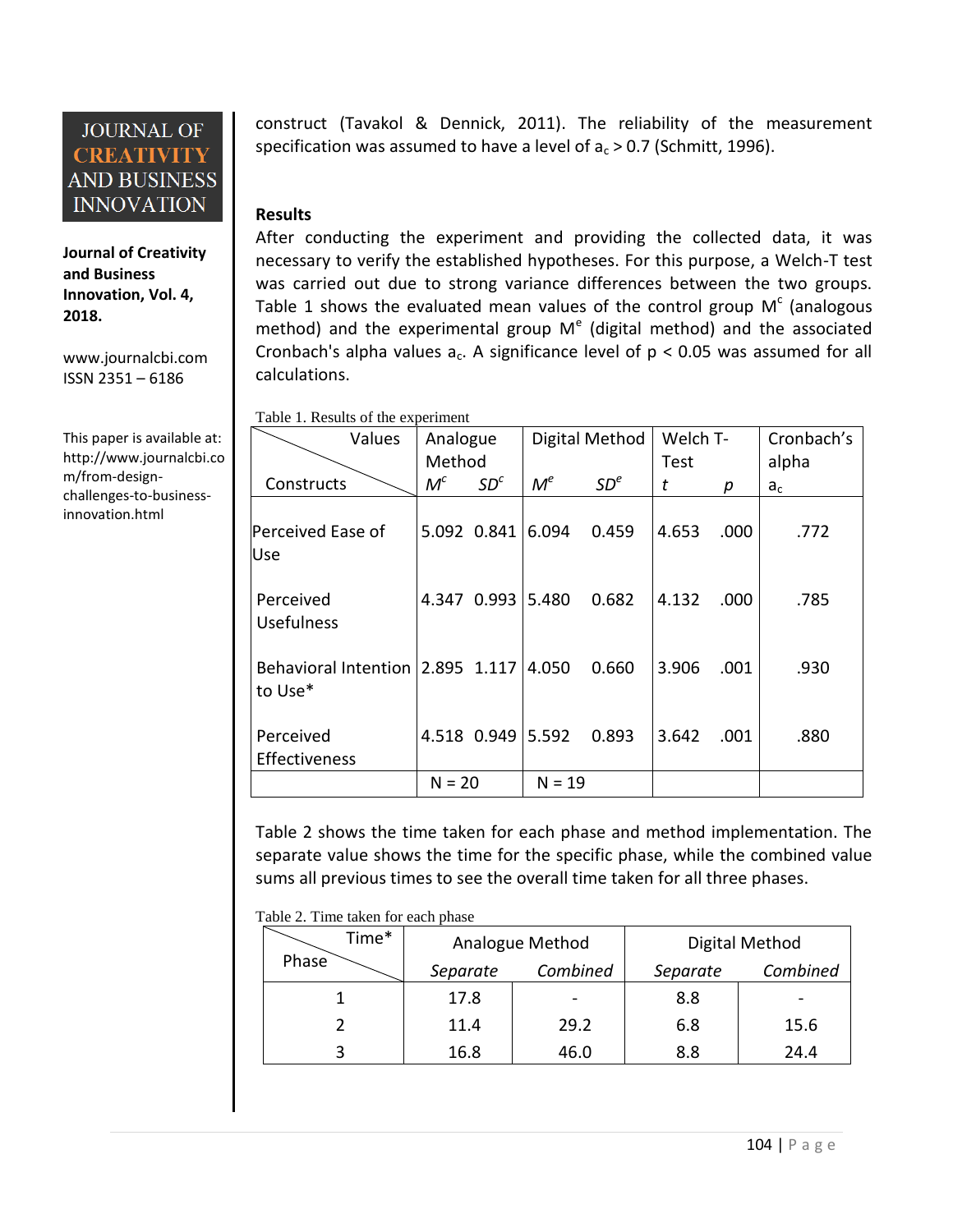**Journal of Creativity and Business Innovation, Vol. 4, 2018.**

[www.journalcbi.com](http://www.journalcbi.com/) ISSN 2351 – 6186

This paper is available at: [http://www.journalcbi.co](http://www.journalcbi.com/ideation-using-analogies.html) [m/from-design](http://www.journalcbi.com/ideation-using-analogies.html)[challenges-to-business](http://www.journalcbi.com/ideation-using-analogies.html)[innovation.html](http://www.journalcbi.com/ideation-using-analogies.html)

Overall, our results show a substantial advantage of the digital implementation compared to the analogue process. The hypotheses will be further discussed in detail.

The digital prototype is perceived by users as more user-friendly than the analogue implementation of the method. The evaluation shows that the mean in the experimental groups ( $M^e = 6.094$ ) was higher compared to the control groups (M<sup>c</sup> = 5.092). In particular, this trend was reflected in the perceived cost of using the respective method, which was lower for the digital group (M<sup>e</sup> = 5.500,  $M^c = 4.160$ ). This leads to the conclusion that users found the digital method to be more user-friendly, and thus the first hypothesis can be confirmed. However, the evaluation of the participant questions during the process showed that above all, the formulation of the questions was unclear.

The digital prototype was perceived to be more useful by the users than the analogue implementation of the method. This is due to the fact that the Perceived Usefulness was rated higher for the digital implementation ( $M^e$  = 5.480;  $M^c = 4.347$ ). Table 2 also shows how on average the procedure of the digital method was 21 minutes shorter, with a total duration of approximately 25 minutes. The results show that participants see a subjective and an objective advantage in the digital method implementation, thus confirming hypothesis 2. The digital prototype generates a higher intention to use than the analogue implementation of the method. This is deduced from the construct Behavioral Intention to Use, which provided better values for the digital method ( $M^e$  = 4.050;  $M^c$  = 2.895). The results show that subjects are more likely to consider future use. The third hypothesis can therefore be considered as confirmed.

The digital prototype has a higher perceived effectiveness than the analogue implementation. In accordance to the satisfaction of the participants with the group solution and the assessment of the solution quality, a mean difference in favor of the digital prototype (M<sup>e</sup> = 5.592, M<sup>c</sup> = 4.518) was observed. Hence, hypothesis 4 can be considered as confirmed.

### **Conducted Workshop**

In addition to the laboratory experiment, a DT workshop was conducted, where the digital HMW method was applied to create a Design Challenge. The twelve workshop participants were DT experts with at least two years of DT experience. The participants were professors (3), PhD students (4) and employees of two different companies. The participants received an initial problem, which was identical to the problem the participants had in the laboratory experiment. The overall method took around 40 minutes, followed by a discussion. In this discussion, the experts mentioned various positive aspects of the prototype. There was consensus on the high usefulness of the prototype within DT workshops. Especially in workshops that are conducted virtually with team members that work geographically dispersed. The benefits of the prototype in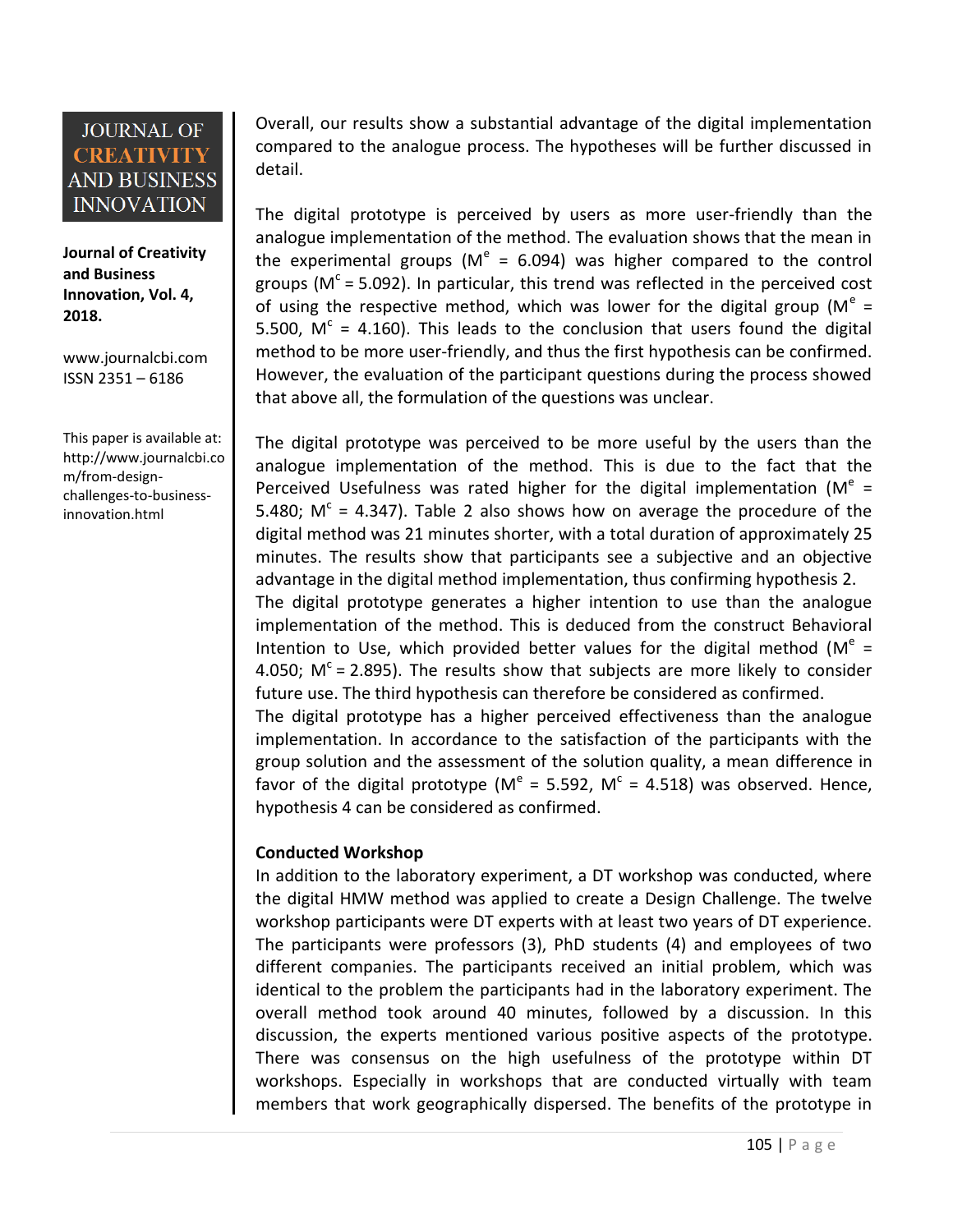**Journal of Creativity and Business Innovation, Vol. 4, 2018.**

[www.journalcbi.com](http://www.journalcbi.com/) ISSN 2351 – 6186

This paper is available at: [http://www.journalcbi.co](http://www.journalcbi.com/ideation-using-analogies.html) [m/from-design](http://www.journalcbi.com/ideation-using-analogies.html)[challenges-to-business](http://www.journalcbi.com/ideation-using-analogies.html)[innovation.html](http://www.journalcbi.com/ideation-using-analogies.html)

such scenarios were visible to all experts. However, many suggestions for further improvements were given, like the possibility to mark specific words as important for a "How might we question". Marked words should be treated differently and shouldn't be considered by the algorithm while checking for duplicates, because of their importance. Additionally, some of the experts did not fully agree on the benefits of the algorithm. One suggestion was that the user should still be able to manually confirm the duplications. One expert also mentioned that within this method a component analysis for the generated questions would be helpful to further examine and develop the questions. Overall the prototype was perceived as very useful and especially as a tool that helps to generate a Design Challenge in a short time. Every expert was satisfied with the finale HMW question and mentioned that his or her individual input formed the final HMW question. The prototype can therefore be considered as a valuable tool for the Design Thinking process, especially when conducted virtually.

#### **Discussion**

The advantages of the developed prototype were evaluated with the help of an experiment and a workshop. When compared to the analogue implementation of the HMW method, the prototype performed significantly better in all areas of the study and therefore all four hypotheses could be confirmed.

In terms of ease of use, the workload for the participants was significantly reduced. This factor can be attributed to the support provided by the digital tool, as there is no need for a manual semantic evaluation of the questions. The semantic reduction algorithm can be regarded as a positive component of the digital HMW method. The prototype was evaluated favorably, among other things, due to the time saved by the participants. These results are also reflected in the differences in the time consumed of the two groups. The complete run time of the analogue method was almost twice as long as that of the digital version. In addition, the differences in the times of the first and second phases show that the training time of the analogue method is significantly longer than that of the prototype. In terms of effectiveness, the subjects showed higher satisfaction with the quality and correctness of the resulting solution in the digital implementation. The integration into the group and the influence of each subject on the process was also rated better. The implementation within a DT workshop, additionally showed the applicability and benefits of the prototype and generated valuable information for further development.

### **Conclusion and Outlook**

Starting with an analogue approach of the HMW method, this paper has developed a prototype that can be used as a helpful tool for the DT process, or any other method or approach where a Design Challenge is useful. For this purpose, the HMW method with its advantages for the development of an optimal Design Challenge, was used. We presented the development of a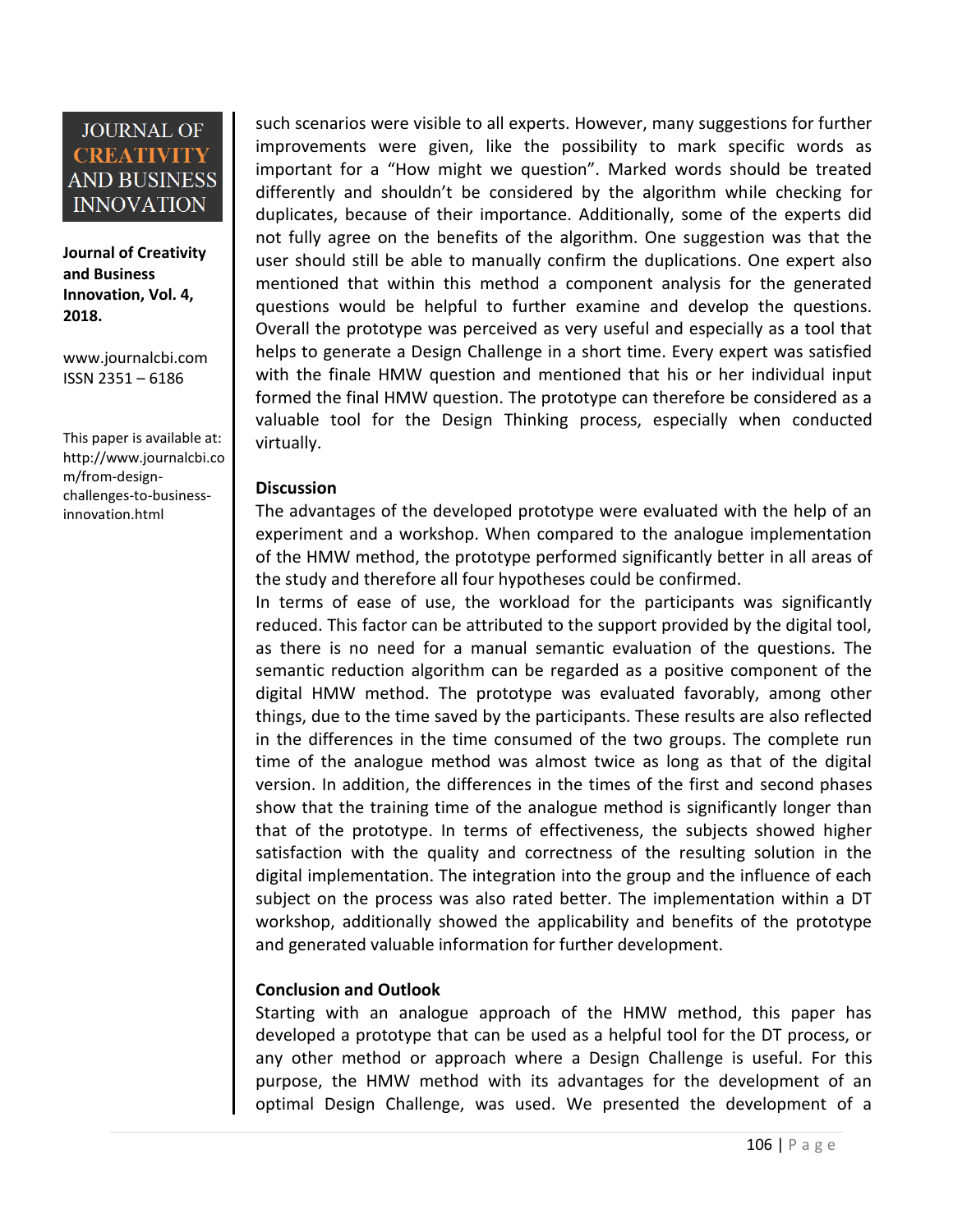**Journal of Creativity and Business Innovation, Vol. 4, 2018.**

[www.journalcbi.com](http://www.journalcbi.com/) ISSN 2351 – 6186

This paper is available at: [http://www.journalcbi.co](http://www.journalcbi.com/ideation-using-analogies.html) [m/from-design](http://www.journalcbi.com/ideation-using-analogies.html)[challenges-to-business](http://www.journalcbi.com/ideation-using-analogies.html)[innovation.html](http://www.journalcbi.com/ideation-using-analogies.html)

prototype that depicts the basic HMW process with all the necessary steps. Furthermore, an algorithm was presented, which allows the processing of natural language and is suitable for the reduction of HMW questions. An experiment demonstrated the benefits of the digital implementation in terms of ease of use, perceived usefulness, intention to use, and perceived effectiveness. In particular, the temporal aspect, the lower workload, the higher usefulness and the higher effectiveness turned out to be the central advantages of the developed prototype. DT experts further confirmed the usefulness of the prototype and gave valuable feedback for improvements. However, the paper has limitations with respect to the scope of the experiment. To allow comparability of the two groups of volunteers, the experiment was carried out in a laboratory environment. The advantage of such tools is the decentralized and temporarily independent application of the method. We propose further investigation in a decentralized environment. In addition, the number of experiment participants was limited and only from a university-related framework. With a broader and larger group of participants, a more meaningful result could be presented. Finally, the actual impact of the tool on the quality of the emerging problem should be further evaluated by integrating the HMW method into more complete DT processes. Overall it can be said, that the developed prototype presents a beneficial, but yet preliminary tool to support the generation of a Design Challenge for various problem statements.

### **Acknowledgement**

This study is part of the project "DETHIS – Design Thinking for Industrial Services", funded by the Federal Ministry of Education and Research (BMBF) of Germany, Grant 02K14A146.

#### **References**

- Beyhl, T., & Giese, H. (2016). The Design Thinking Methodology at Work: Capturing and Understanding the Interplay of Methods and Techniques. In H. Plattner, C. Meinel, & L. Leifer (Eds.), *Design Thinking Research* (pp. 49–65). Springer International Publishing. https://doi.org/10.1007/978-3-319-40382-3\_5
- Bjögvinsson, E., Ehn, P., & Hillgren, P.-A. (2012). Design Things and Design Thinking: Contemporary Participatory Design Challenges. *Design Issues*, *28*(3), 101–116. https://doi.org/10.1162/DESI\_a\_00165

Brown, T. (2008). Design thinking. *Harvard Business Review*, *86*(6), 84.

- Bruni, E., Tram, N., Baroni, M., & others. (2014). Multimodal distributional semantics. *The Journal of Artificial Intelligence Research*, *49*, 1–47.
- Budanitsky, A., & Hirst, G. (2006). Evaluating wordnet-based measures of lexical semantic relatedness. *Computational Linguistics*, *32*(1), 13–47.
- Carlgren, L., Rauth, I., & Elmquist, M. (2016). Framing Design Thinking: The Concept in Idea and Enactment: Creativity and Innovation Management. *Creativity and Innovation Management*, *25*(1), 38–57. https://doi.org/10.1111/caim.12153
- Chowdhury, G. G. (2003). Natural language processing. *Annual Review of Information Science and Technology*, *37*(1), 51–89.
- Davis, F. D. (1985). *A Technology Acceptance Model for Empirically Testing New End-user Information Systems: Theory and Results*. Massachusetts Institute of Technology.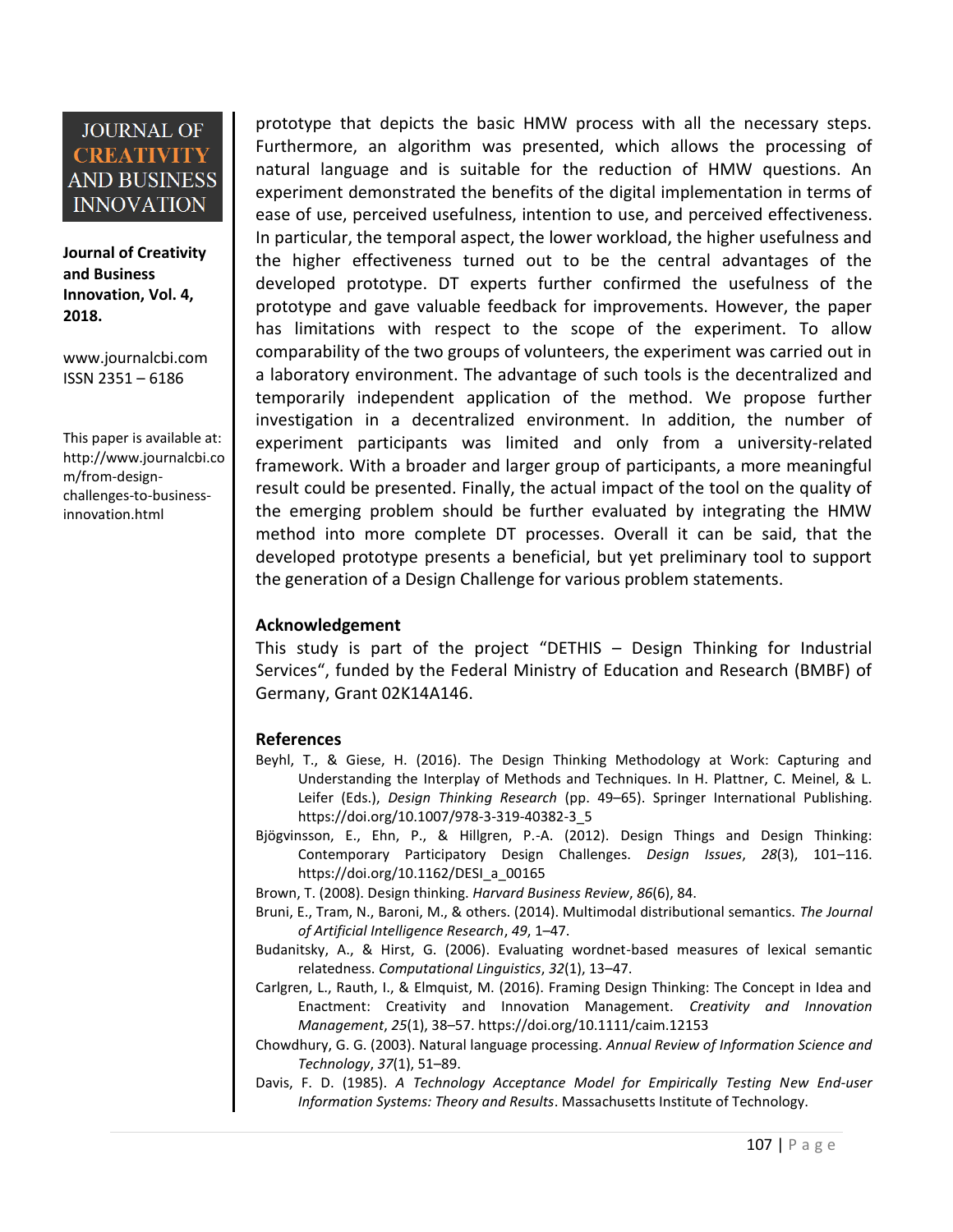**Journal of Creativity and Business Innovation, Vol. 4, 2018.**

[www.journalcbi.com](http://www.journalcbi.com/) ISSN 2351 – 6186

This paper is available at: [http://www.journalcbi.co](http://www.journalcbi.com/ideation-using-analogies.html) [m/from-design](http://www.journalcbi.com/ideation-using-analogies.html)[challenges-to-business](http://www.journalcbi.com/ideation-using-analogies.html)[innovation.html](http://www.journalcbi.com/ideation-using-analogies.html)

- Davis, F. D. (1989). Perceived Usefulness, Perceived Ease of Use, and User Acceptance of Information Technology. *MIS Quarterly*, *13*(3), 319–340. https://doi.org/10.2307/249008
- Davis, F. D., Bagozzi, R. P., & Warshaw, P. R. (1989). User Acceptance of Computer Technology: A Comparison of Two Theoretical Models. *Management Science*, *35*(8), 982–1003. https://doi.org/10.1287/mnsc.35.8.982
- Diehl, K., & Poynor, C. (2010). Great expectations?! Assortment size, expectations, and satisfaction. *Journal of Marketing Research*, *47*(2), 312–322.
- Drach-Zahavy, A., & Somech, A. (2001). Understanding team innovation: The role of team processes and structures. *Group Dynamics: Theory, Research, and Practice*, *5*(2), 111.
- Gao, L., & Bai, X. (2014). A unified perspective on the factors influencing consumer acceptance of internet of things technology. *Asia Pacific Journal of Marketing and Logistics*, *26*(2), 211– 231.
- Green, S. G., & Taber, T. D. (1980). The effects of three social decision schemes on decision group process. *Organizational Behavior and Human Performance*, *25*(1), 97–106.
- Habert, B., Adda, G., Adda-Decker, M., de Marëuil, P. B., Ferrari, S., Ferret, O., … Paroubek, P. (1998). Towards tokenization evaluation. In *Proceedings of LREC* (Vol. 98, pp. 427–431).

Harris, Z. S. (1954). Distributional structure. *Word*, *10*(2–3), 146–162.

- Holderfield, G. (2017). Generating How Might We (HMW) Questions from Insights Using Design Principles to Innovate and Find Opportunities. Retrieved February 4, 2018, from https://www.coursera.org/learn/leadership-design-innovation/lecture/JMRYd/generatinghow-might-we-hmw-questions-from-insights
- Indurkhya, B. (2015). On the Role of Computers in Creativity-Support Systems. In T. R. Besold, M. Schorlemmer, & A. Smaill (Eds.), *Computational Creativity Research: Towards Creative Machines* (pp. 109–125). Atlantis Press. https://doi.org/10.2991/978-94-6239-085-0\_6
- Iyengar, S. S., & Lepper, M. R. (2000). When choice is demotivating: Can one desire too much of a good thing? *Journal of Personality and Social Psychology*, *79*(6), 995.
- Khosrowpour, M. (1998). *Effective Utilization and Management of Emerging Information Technologies. Information Resources Management Association International Conference (Boston, Massachusetts, May 17-20, 1998).* ERIC.
- Kilgarriff, A. (2003). Thesauruses for natural language processing. In *Natural Language Processing and Knowledge Engineering, 2003. Proceedings. 2003 International Conference on* (pp. 5– 13). IEEE.
- Leutner, D., Leopold, C., & Sumfleth, E. (2009). Cognitive load and science text comprehension: Effects of drawing and mentally imagining text content. *Computers in Human Behavior*, *25*(2), 284–289. https://doi.org/10.1016/j.chb.2008.12.010
- Liddy, E. D. (2001). Natural language processing.
- Lund, A. M. (2001). Measuring usability with the USE questionnaire. *Usability Interface*, *8*(2), 3–6.
- Marcus, M. P., Marcinkiewicz, M. A., & Santorini, B. (1993). Building a large annotated corpus of English: The Penn Treebank. *Computational Linguistics*, *19*(2), 313–330.
- Pantel, P. (2005). Inducing ontological co-occurrence vectors. In *Proceedings of the 43rd Annual Meeting on Association for Computational Linguistics* (pp. 125–132). Association for Computational Linguistics.
- Peffers, K., Tuunanen, T., Rothenberger, M., & Chatterjee, S. (2007). A Design Science Research Methodology for Information Systems Research. *Journal of Management Information Systems*, *24*(3), 45–77. https://doi.org/10.2753/MIS0742-1222240302
- Porcini, M. (2009). Your New Design Process Is Not Enough—Hire Design Thinkers! *Design Management Review*, *20*(3), 6–18.
- Raghuram, S., Tuertscher, P., & Garud, R. (2010). Research note Mapping the field of virtual work: A cocitation analysis. *Information Systems Research*, *21*(4), 983–999.
- Redlich, B., Becker, F., Siemon, D., Robra-Bissantz, S., & Lattemann, C. (2018). Nutzerzentrierte Dienstleistungsinnovation durch digitales Design Thinking – Herausforderung und Potenziale für Wissenschaft und Praxis. In M. Bruhn & K. Hadwich (Eds.), *Service Business*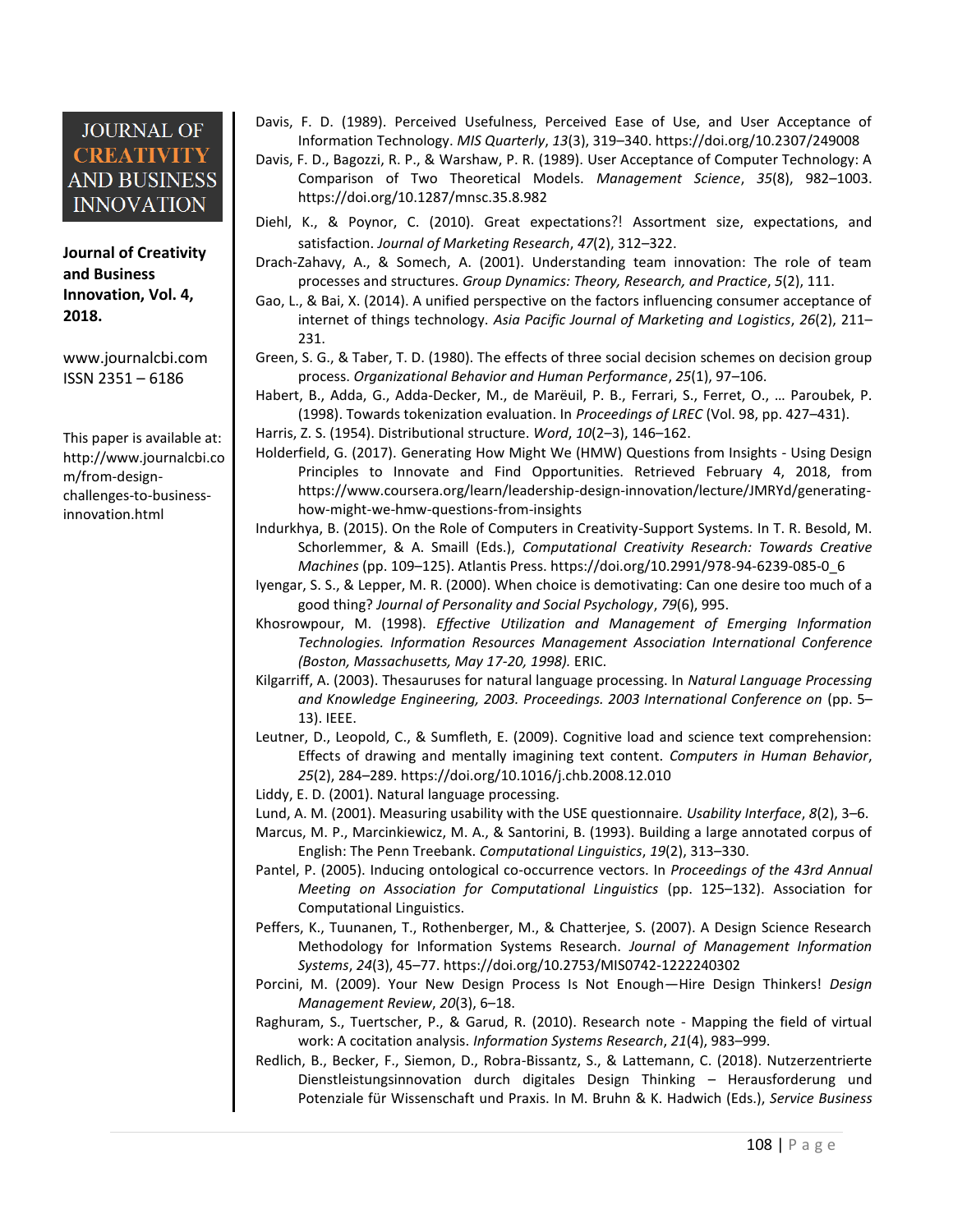**Journal of Creativity and Business Innovation, Vol. 4, 2018.**

[www.journalcbi.com](http://www.journalcbi.com/) ISSN 2351 – 6186

This paper is available at: [http://www.journalcbi.co](http://www.journalcbi.com/ideation-using-analogies.html) [m/from-design](http://www.journalcbi.com/ideation-using-analogies.html)[challenges-to-business](http://www.journalcbi.com/ideation-using-analogies.html)[innovation.html](http://www.journalcbi.com/ideation-using-analogies.html)

*Development: Band 2. Methoden – Erlösmodelle – Marketinginstrumente* (pp. 83–102). Wiesbaden: Springer Fachmedien Wiesbaden.

- Redlich, B., Rechtien, C., & Schaub, N. (2018). Auf das Mindset kommt es an! Design Thinking für industrienahe Dienstleistungen analog oder digital. *HMD Praxis der Wirtschaftsinformatik*. https://doi.org/10.1365/s40702-018-00482-6
- Runeson, P., Alexandersson, M., & Nyholm, O. (2007). Detection of duplicate defect reports using natural language processing. In *Proceedings of the 29th international conference on Software Engineering* (pp. 499–510). IEEE Computer Society.
- Schmid, H. (1994). Part-of-speech tagging with neural networks. In *Proceedings of the 15th conference on Computational linguistics-Volume 1* (pp. 172–176). Association for Computational Linguistics.

Schmitt, N. (1996). Uses and abuses of coefficient alpha. *Psychological Assessment*, *8*(4), 350.

- Tavakol, M., & Dennick, R. (2011). Making sense of Cronbach's alpha. *International Journal of Medical Education*, *2*, 53–55. https://doi.org/10.5116/ijme.4dfb.8dfd
- Turney, P. D., & Pantel, P. (2010). From frequency to meaning: Vector space models of semantics. *Journal of Artificial Intelligence Research*, *37*, 141–188.

VanGundy, A. B. (1984). Brain writing for new product ideas: an alternative to brainstorming. *Journal of Consumer Marketing*, *1*(2), 67–74.

Venkatesh, V., & Davis, F. D. (2000). A theoretical extension of the technology acceptance model: Four longitudinal field studies. *Management Science*, *46*(2), 186–204.

Webster, J. J., & Kit, C. (1992). Tokenization as the initial phase in NLP. In *Proceedings of the 14th conference on Computational linguistics-Volume 4* (pp. 1106–1110). Association for Computational Linguistics.

#### **Appendix**

Table 3. Results of the Experiment

| <b>Perceived Usefulness (7 Point Likert</b> |                | SD <sup>e</sup> | M <sup>c</sup> | SD <sup>c</sup> | p     |
|---------------------------------------------|----------------|-----------------|----------------|-----------------|-------|
| Scale)                                      |                |                 |                |                 |       |
| The Method helps me be more                 | 5.50           | 0.688           | 4.32           | 1.293           | 0.002 |
| effective.                                  |                |                 |                |                 |       |
| The Method helps me be more                 | 5.30           | 1.081           | 4.95           | 1.311           | 0.364 |
| productive.                                 |                |                 |                |                 |       |
| The Method is useful.                       | 5.95           | 0.887           | 5.05           | 1.026           | 0.006 |
| The Method saves me time when I use         | 5.25           | 1.585           | 3.26           | 1.558           | 0.000 |
| it.                                         |                |                 |                |                 |       |
| The Method does everything I would          | 5.40           | 1.095           | 4.16           | 1.608           | 0.007 |
| expect it to do.                            |                |                 |                |                 |       |
|                                             |                |                 |                |                 |       |
| <b>Effectivity (7 Point Likert Scale)</b>   | M <sup>e</sup> | SD <sup>e</sup> | M <sub>c</sub> | SD <sup>c</sup> | p     |
| How satisfied are you with the quality of   |                |                 |                |                 |       |
| your group's solution?                      | 5.75           | 1.293           | 4.58           | 1.387           | 0.010 |
| How satisfied are you with the results of   |                |                 |                |                 |       |
| today's process?                            | 6.00           | 1.076           | 5.26           | 1.098           | 0.040 |
| To what extent does the final solution      |                |                 |                |                 |       |
| reflect your inputs?                        | 5.50           | 1.192           | 4.37           | 1.257           | 0.006 |
| To what extent do you feel committed        |                |                 |                |                 |       |
| to the group solution?                      | 5.15           | 1.226           | 4.21           | 1.398           | 0.320 |
| To what extent are you confident that       | 5.75           | 1.164           | 4.21           | 1.437           | 0.010 |